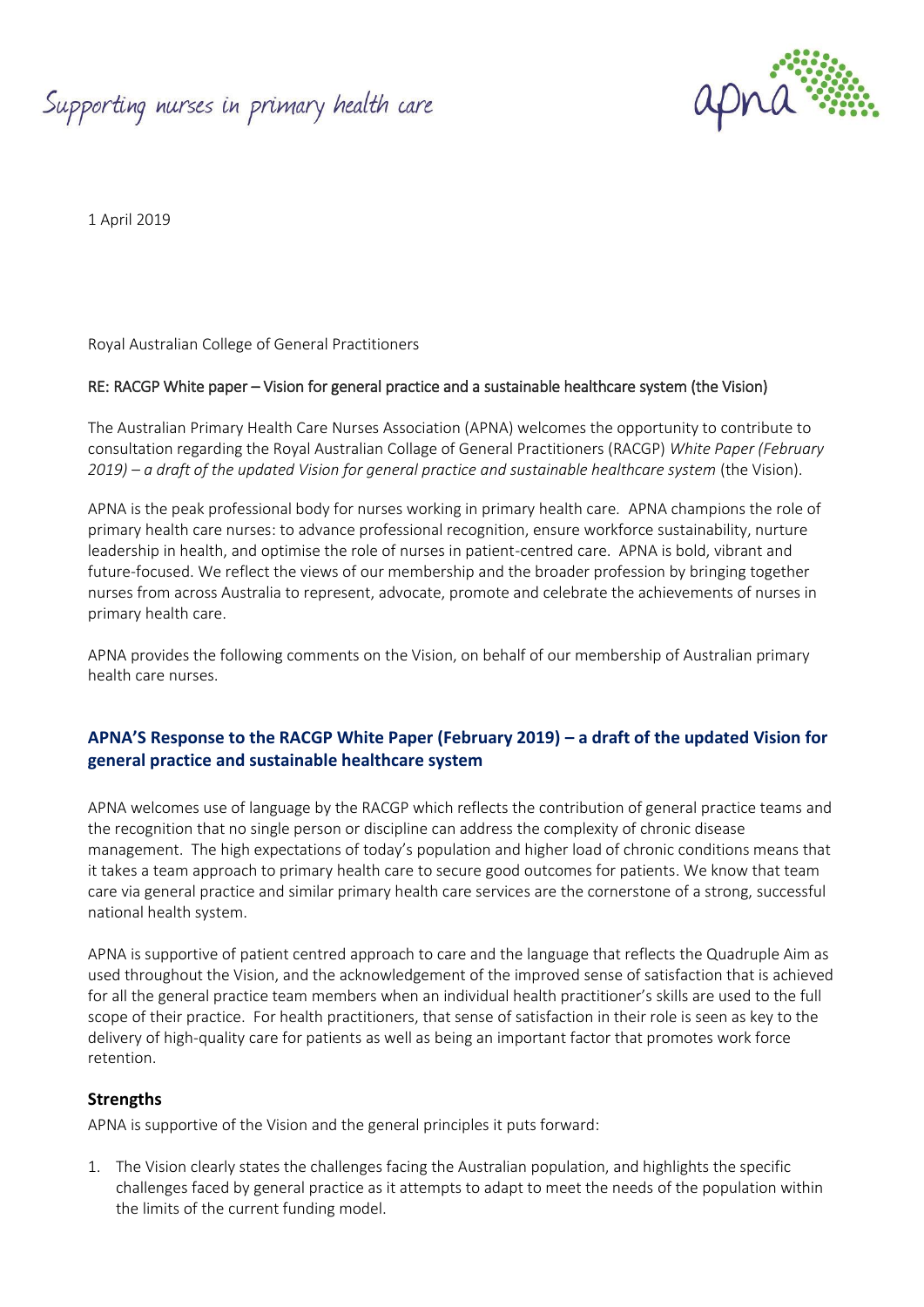- 2. The Vision clearly states the importance of adequately resourcing general practice to address the challenges faced by the entire health system and to play its role in managing the existing and future health challenges faced by Australians.
- 3. The Vision overlaps in principles with the MBS Review General Practice and Primary Care Clinical Committee Recommendations, which APNA also agrees with in principle.
- 4. The Vision appears to be underpinned by recognition of the importance of team based, patient centred care. APNA sees team based, patient centred care as a cornerstone for addressing the complexities of chronic disease which is multifaceted in its causes and progression (Cashin 2015; Freund et al 2015) and as essential for a successful national health system.
- 5. The Vision's use of the Bodenheimer's (2014b) building blocks as a model for patient centred care and its creation and application of building block symbols throughout the paper, help to provide some application of theory to principles for systems set up as well as daily practice. The points are clearly set out and easily understood and will appeal to both consumer as well as a model to guide health professional care.

## **Weaknesses**

However we see some deficiencies of the Vision:

- 1. The Vision does not adequately discuss how the system can move towards a truly patient-centred approach on a practical level. The paper lacks discussion of a change management strategy to enable general practice to move towards patient centred care, nor does it make any reference to future work that RACGP has planned for a coordinated change management processes to support the RACGP' Vision.
- 2. Encouraging and implementing behavioural change in both patients and health professionals is always a challenge. The person-centred approach can take some system re-thinking of how to approach care delivery. Multidisciplinary team based care requires deeper understanding of each other's roles and scope of practice, as well as the development of trust to help break down barriers and resistance to sharing workload, to then pave the way for more advanced use of the clinical team. Highlighting positive examples of general practices already implementing a team based, patient centred approach as 'change champions' is worth examining here. The Health Care Homes model, whilst still in early stages of piloting, has some great examples where RACGP members are leading high performing teams. APNA recommends that the Vision expands on how general practices may implement systems and behaviours.
- 3. The Vision does not adequately discuss incentivising and supporting ALL members of the multidisciplinary team to work to their full scope of practice, to assist with driving the achievement of the Quadruple Aim (Bodenheimer & Sinsky 2014a). In particular it does not discuss how the fourth aspect of the Quadruple Aim (an improved work life of health care providers, including clinicians and staff) is important not only for GPs but for the whole multidisciplinary team, and that being able to work to full scope of practice is integral to this sense of work and role satisfaction. APNA's Workforce Survey, with 2052 respondents across Australia in 2018, found that just over half rated themselves as satisfied with their current position, which took into account their role, income/related benefits, trust and respect in the workplace, level of autonomy and access to education/training.
- 4. Enabling each health discipline within Australia's health care workforce to work to their full scope of practice, is an important principle for an effective and efficient health care system of the future (Leggat 2014), and for job satisfaction and staff retention. APNA recommends that the RACGP acknowledges the importance of all disciplines working to their full scope of practice, and how this contributes to the sense of professional satisfaction of all team members.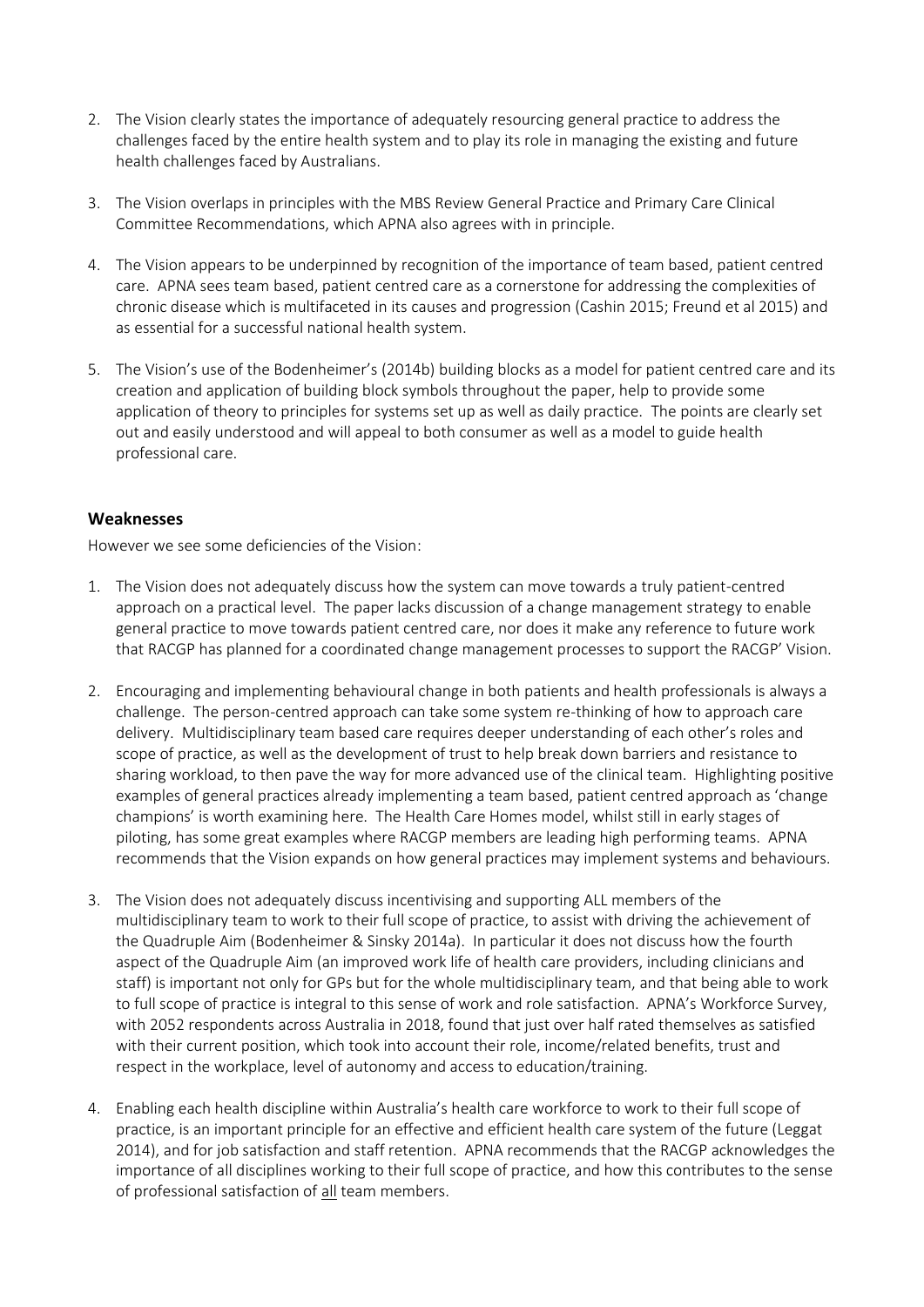- 5. The Vision must place a stronger emphasis on the vital role of nurses in the primary health care system, given the fact that nurses are the second highest proportion of the workforce in general practice: there are 23 000 GPs (Department of Health 2019b) and (13 000 nurses in general practice (Department of Health 2019b). There is evidence to indicate that primary health care nurses working to the breadth of their scope of practice facilitates better outcomes for patients as well as increased patient satisfaction, enhanced productivity and value for money for health services (Keleher et al 2009; Helms et al 2015; Bradbury et al 2017; Parkinson & Parker 2013). Primary health care nurses play an important role in sharing the workload in general practice and can enable general practices to expand both access to services, as well as the type of services they are able to offer their patients and hence contribute to its profitability.
- 6. The Vision should rely less on MBS fee-for-service (FFS) items. There is growing international evidence that points to a blended payment system built on voluntary patient enrolment (VPE) as being the funding method by which to drive the coordinated, comprehensive, continuous quality team-based care that the Vision references (Reddy 2017; PwC 2018). The Vision should seek to expand the statement to more strongly reflect this.
- 7. Whilst the case for voluntary enrolment can be easily made for people with chronic or age related conditions and complex care needs, as well as for other vulnerable groups, it is more difficult to apply VPE to younger, healthier patient cohorts. The Vision could further explore and discuss this point.
- 8. APNA supports patient connectedness to a regular GP or general practice. This not only promotes a trusting relationship between the patient, their family and health care providers in a given general practice, it also helps to reduce the risk of patients "slipping through care gaps". APNA acknowledges that ideally a patient builds a relationship with a regular GP who will oversee the majority of their care. Whilst this is preferable, in times of part time GP work force it can be difficult to ensure access to a particular GP. Most patients will maintain a relationship with their 'main' GP but to ensure timely care, a patient needs to have a relationship with the whole general practice team, not just the GP. If patients were to enrol with a general practice, they would then be able to see the most appropriate available member of the multidisciplinary team, including another GP, for their specific need at any given time. Recommendation 2 of the MBS Review: General Practice and Primary Care Clinical Committee Report supports this view. APNA would further add that risk stratified bundled payments would better fund flexible long term, patient-centred coordinated care for people with complex chronic illness (PHCAG 2016).

## **Specific comments**

We now provide comments on specific aspects of the Vision where the nursing role could be more clearly stated.

#### Core features of high quality general practice

APNA endorses the Vision's view of the core features of high quality general practice, based as they are on *The 10 building blocks of high-performing primary care* (Bodenheimer et al 2014b) and other patient centred care models.

#### Accessibility

We would like to see it emphasised that not all patient attendances to general practice need to have GP involvement, for example: ongoing dressings, routine chronic disease management visits, adult Fluvax administration. Many of these non-urgent, non-acute, routine presentations can be safely managed by a nurse, under current legislated scope of practice, working as part of the practice team; notwithstanding the issue of how to fund these services without GP involvement due to current system's reliance on the MBS fee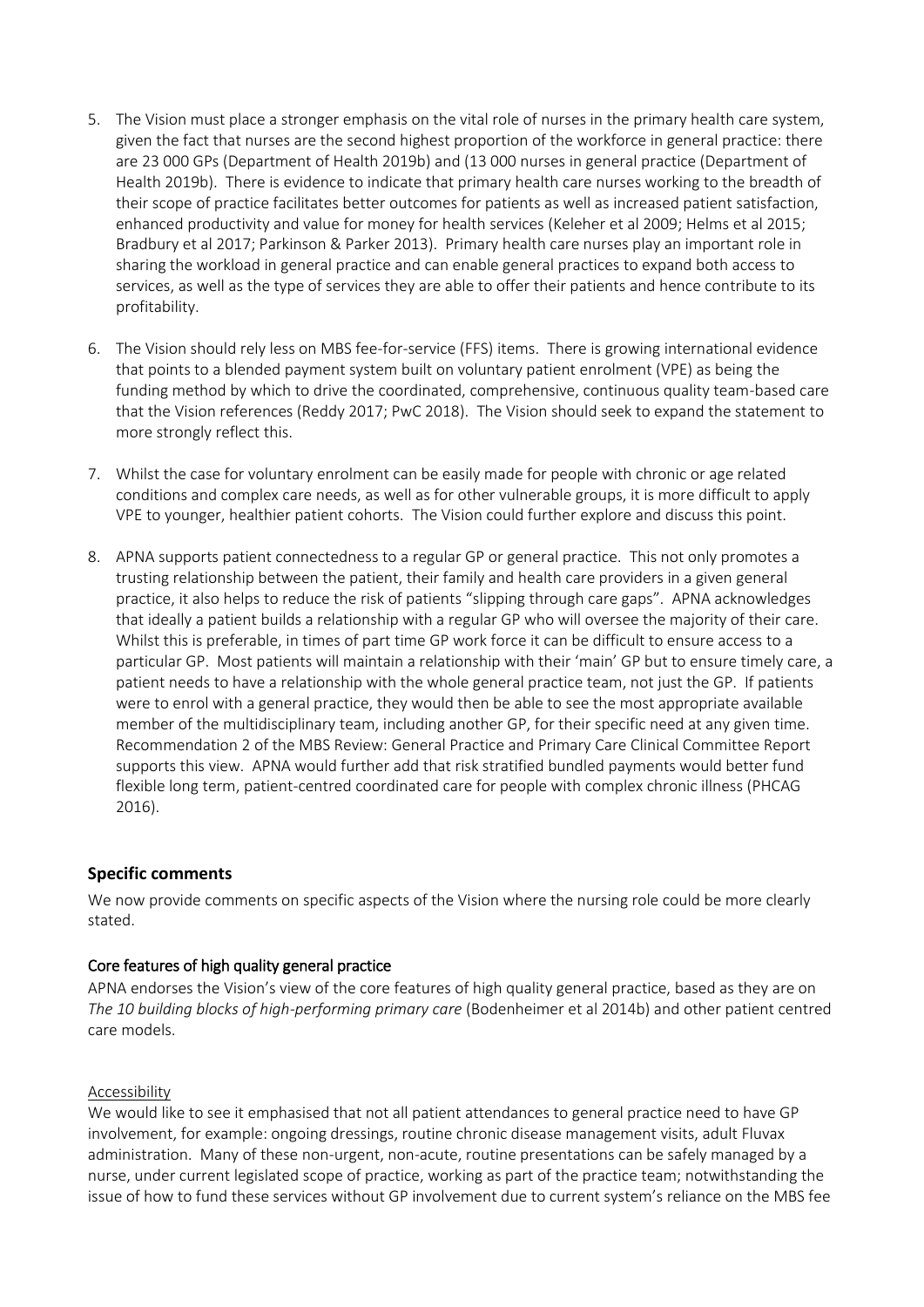for service (FFS) model to help cover costs. If nurses are enabled to autonomously manage such patient attendances via a more innovative funding system, doctor time could be freed up which would facilitate increased access to GP services for 'sick on the day' and acute presentations, and patients requiring GP chronic disease management could be efficiently scheduled for GP review in a predictable care cycle. We note, the Practice Nurse Incentive Payment (PNIP) was meant to aid and subsidise such nurse activity.

## Actioning the features of high-quality general practice

The features of high-quality general practice are clearly set out by the Vision and easily understood. APNA notes the Vision's inclusive language acknowledging comprehensive care requires a multidisciplinary team of care providers, as well as regular reference to "GPs and their team".

## Foster engaged leadership

APNA appreciates the RACGP efforts to promote leadership in general practice and the recognition by the RACGP in the Vision that leadership teams include 'other members of the practice team'. Indeed in many instance, nurses drive new projects and change management activity within general practices e.g. population health programs, quality improvement activities and accreditation. Some clinical governance issues are handed over to nurses to manage e.g. infection control, staff health. Nurses play a key role in supporting GP services through sharing care and in care coordination. APNA recommends the contribution and role of nurses in general practice leadership needs to more strongly acknowledged in the paper.

## Prioritise disease prevention and early prevention activities

APNA is pleased to see the paper's efforts to highlight the pivotal role of general practice in delivering preventative care. Nurses are key to setting up systems to support and implement preventative care programs in general practice and like settings. Such care also contributes to the business model of general practice by increasing patient access and throughput.

## Support evidence based patient care

APNA of course agrees that clinical care should be delivered according to an evidence base, and that health care systems should also be based on evidence where this exists. It is unclear from the Vision as to whether this point refers to clinical research or systems research. APNA believes that research needs to take a big picture approach and look at the contribution of all team members, to examine what best supports efficient and effective patient outcomes.

APNA supports the goal of well implemented quality improvement activities and the collection of data that could underpin further research in general practice and similar primary health care services. The current Practice Incentive Payment (PIP) program looks a meeting throughput targets and quality improvement, and the evidence gained will help further the case a strong primary health care, supported by evidenced quality medical care, is the key to keeping people well. The measurement of outcome of care programs will add further weight to evidence base and the RACGP vision.

There is no clear mention in the Vision of how the RACGP will ask members to collect and utilise data and patient outcome measures and drive improvements in care delivery. This could be elaborated on. There is no mention of the crucial role general practice data plays in the development of the National Primary Health Care Data Asset, and the role of general practice data plays in the future of national population health and services planning. There is also no mention of the My Health Record in the Vision and its role in information sharing between providers to facilitate patient care.

# Support education and comprehensive training of all health professionals

APNA is supportive of the RACGP vision to support education and comprehensive training of all health professionals. Whilst there is funding attached to medical students rotating through general practice as part of their training, there is little if any funding available to support other health disciplines similarly experiencing general practice. In some cases, nursing and allied health students are being asked to pay for their own practicum clinical placements in general practice (students pay the fee to the university who then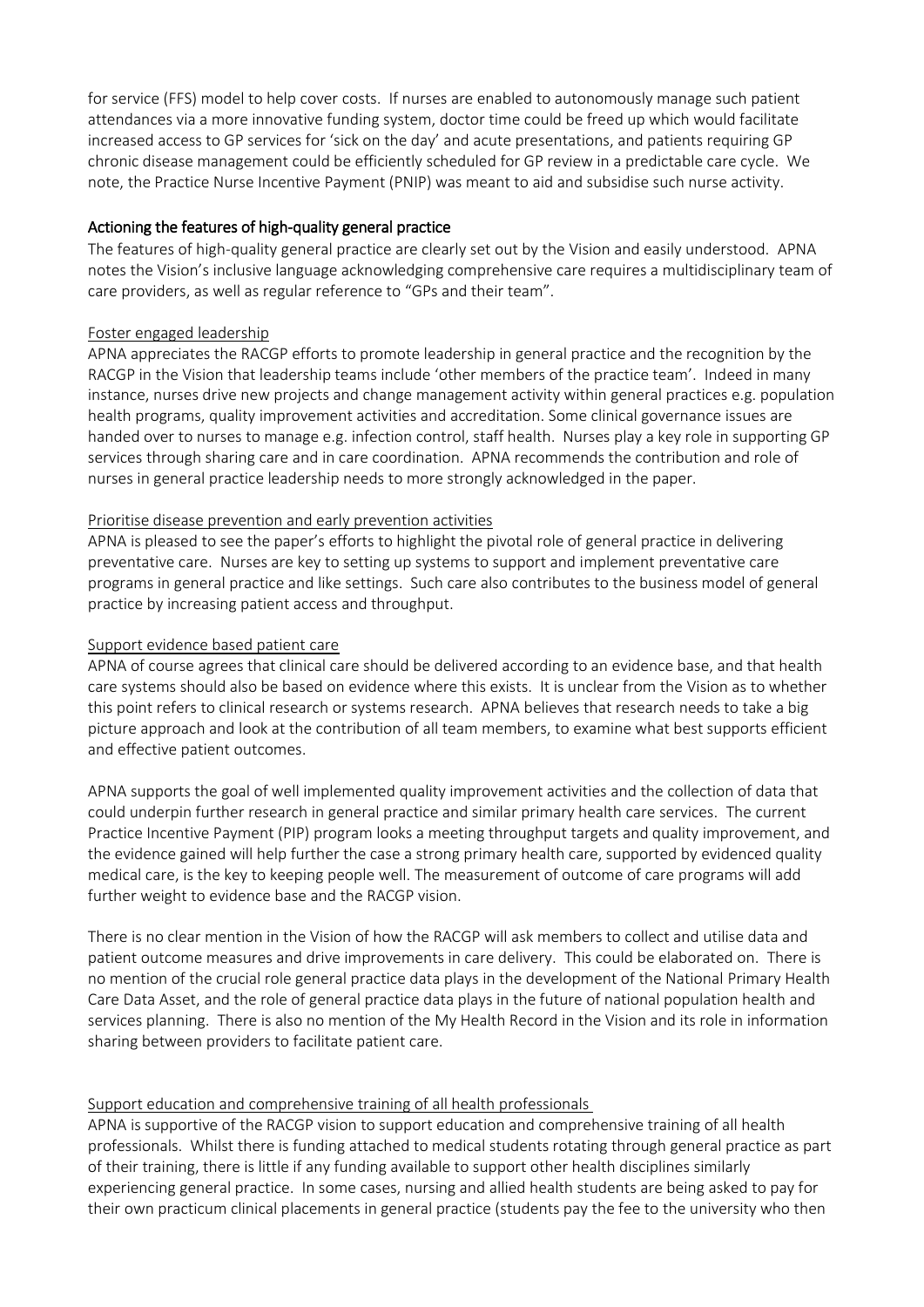pay the clinical placement fee to the general practice). It is fair to say that the clinical placement model relies on the good will of a general practice to accept and support students through their primary health care clinical experience, which can be burdensome for small private businesses. This is absolutely a situation that needs to change, as enabling as many nursing (and allied health) students as possible to gain positive exposure to general practice and other primary health care settings, is important so that the primary health care system can attract a future health workforce.

APNA would be supportive of any moves by RACGP to request a PIP, similar to that paid for medical students, to support the placement of nursing students in general practices for clinical practicum. APNA can discuss this further with the RACGP and be involved in any negotiations with the Commonwealth Department of Health and the College of Deans of Nursing and Midwifery (CDNM) who have oversight of nursing clinical placements.

This aspect of the RACGP Vision could be further strengthened if it was included in the RACGP Standards for General Practice as an indicator for 'training/teaching' of medical and nursing students.

## Funding and supporting a sustainable health system

We strongly agree that a modernised funding model as well as increased funding is required to support high quality general practice.

- APNA supports the RACGP's position for improved funding for health service coordination, comprehensive team based care, general practice infrastructure, quality improvement in general practice, teaching and education in general practice, and patient complexity.
- APNA shares RACGP concerns about price pressures on the community's access to care, especially for vulnerable groups.
- Any changes to funding methods including to specific MBS items must ensure they not only support GPs, but also the operation of general practice overall in terms of ensuring there is sufficient funding for general practice infrastructure and to support its role as an employer of staff, including high quality nursing services, to be able to deliver high quality general practice care. Adequate funding for the operation of general practice is crucial so that employers can pay competitive wages to attract and retain experienced multidisciplinary clinicians as well as administrative staff. Low wages can lead to high staff turnover and loss of corporate memory which is costly for any business. APNA supports better indexation of fees and incentive payments to reflect the actual cost and level of services delivered in general practice.
- General practice is the cornerstone of a solid, effective and efficient health care system and has a crucial role in keeping people well, well managed and out of expensive tertiary care. The RACGP is well recognised as setting the standards for training and high quality care delivery in general practice. APNA supports the RACGP position that general practice itself is a specialty, and that there should be improved recognition of GPs and other general practice clinical team members such as nurses, as working in the specialised general practice field.

## **Other comment**

 We would like to see the Vision look more deeply at the use of the Practice Nurse Incentive Payment (PNIP), being renamed as the Workforce Incentive Payment (WIP) from 1 July 2019. Under the Commonwealth Department of Health PNIP Guidelines (DHS 2017), the PNIP pays for clinician time based on hours worked, without any restriction on the kind of activity undertaken by the clinician (usually a nurse). APNA strongly suggests that this incentive could be much better utilised to capitalise on the skills of the nurse. In 2018, APNA commissioned a financial viability study of its project work in building the capacity of primary health care nurses. This work highlighted that there is an opportunity cost in the use of these Government funds, because general practices can tend to use these funds to remunerate nurses to perform administrative tasks that could more efficiently be undertaken by less qualified administrative staff, thus allowing nurse capability for clinical work can be capitalised on. The study made a number of recommendations including: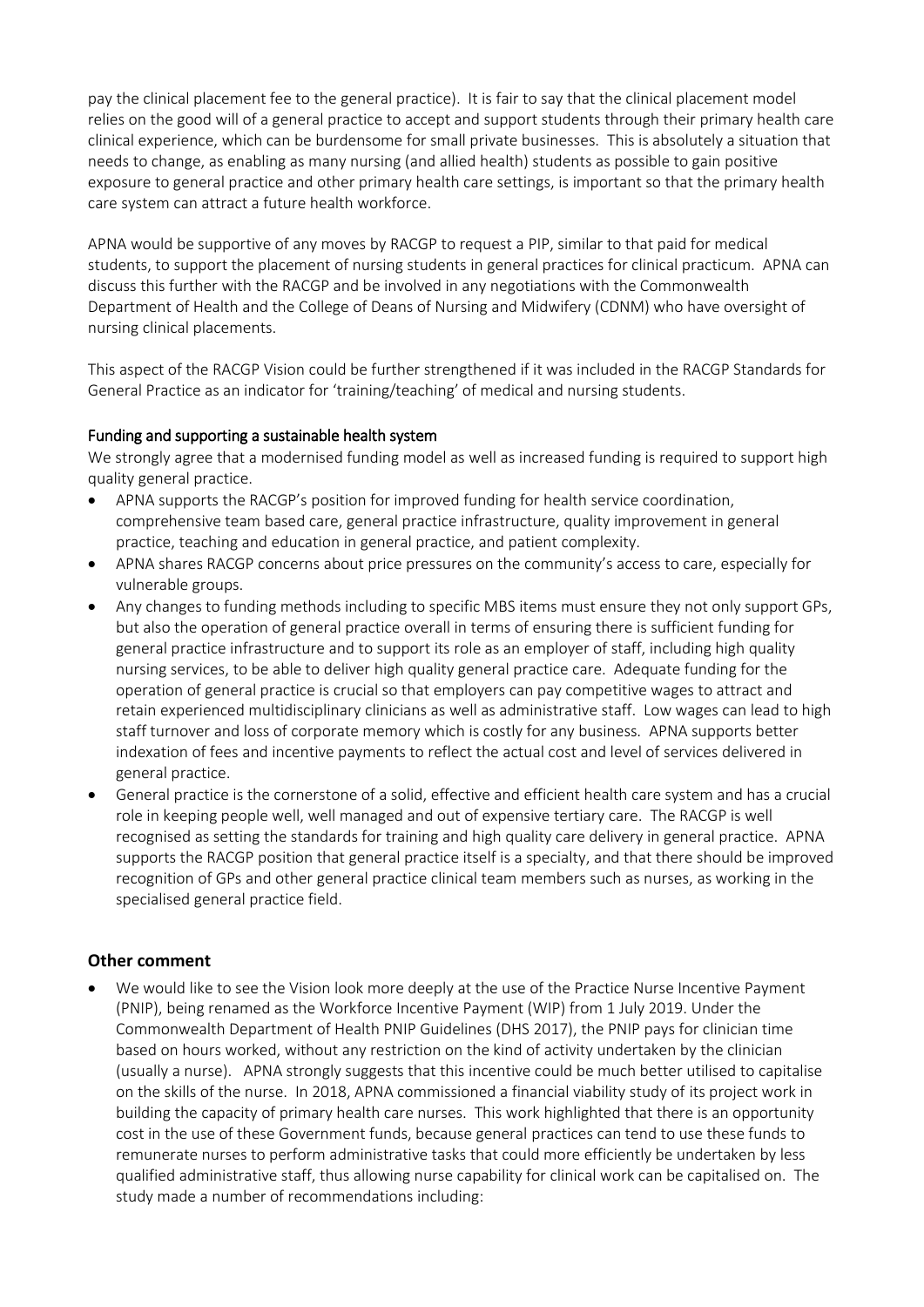- o That the Australian Government review the PNIP Guidelines with a view to tying the funding to nursing *clinical* activities"; and
- o That the Australian Government increase or redirect block funding through the PNIP to support nursing clinical activities.

Such an enhanced PNIP (soon to become the WIP) applied in this intended context, would be part of the funding solution for enhanced nurse activity within a team-based, patient-centred model of care, along with other funding methods such as block funding or a bundled payment approach such as is being trialled under the Health Care Homes program. This would provide a greater incentive to general practices to more flexibly utilise the full range of skills of their nurses to support general practice objectives and enhance patient care.

I look forward to meeting you in person, and would be happy to discuss any aspect of our response with you.

Yours sincerely

Kaven Hoot

Ms Karen Booth APNA President